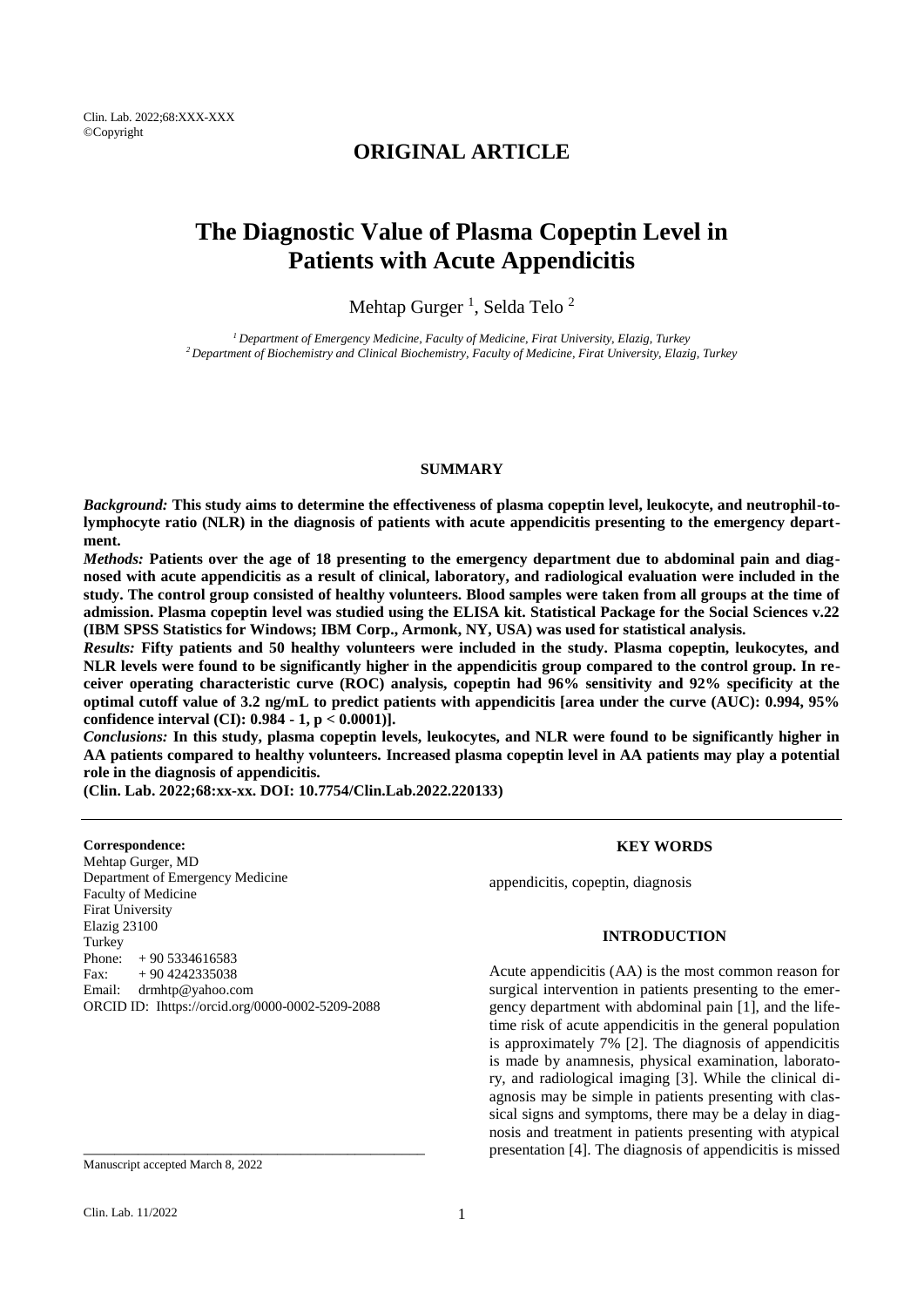in 3.8 - 15% of children and 5.9 - 23.5% of adults in emergency department admissions [5]. Radiological imaging methods such as ultrasonography and computed tomography (CT) are widely used in the diagnosis of acute appendicitis [6]. However, these methods require special equipment and an experienced radiologist and there is radiation exposure in the use of CT, which increases the cost [6,7]. The Alvarado score is a scoring system based on clinical symptoms, findings, and laboratory parameters developed for the diagnosis of acute appendicitis [8]. Migration of pain to the right lower quadrant is 1 point, loss of appetite is 1 point, nauseavomiting is 1 point, right lower quadrant tenderness is 2 points, rebound is 1 point, fever  $> 37.5$ °C is 1 point, and leukocytosis is 2 points. The incidence of acute appendicitis is 3.7% in those with a score of 3 or less, and these cases are discharged with a recommendation for follow-up. In patients with a score of 7 or higher, the incidence of AA is 77.7%, and surgical consultation is recommended if clinically compatible. In cases with a moderate probability with a score between 4 and 6, radiological imaging is recommended [7]. The use of scores in the diagnosis of AA increases the accuracy of the diagnosis and decreases the rate of negative appendectomy [9]. However, despite clinical, diagnostic imaging, and clinical prediction scores, diagnosis continues to be difficult. Although many biochemical parameters have been studied, there is no single biochemical test to be used for diagnosis. In addition to leukocytosis, the neutrophil count and neutrophil-to-lymphocyte ratio (NLR) increase while the lymphocyte count decreases in acute appendicitis [6,10,11]. Copeptin is a 39-aminoacid glycopeptide produced from preprovasopressin [12]. Released from the neurohypophysis together with arginine-vasopressin [13]. Copeptin level was found to be highly correlated with disease severity and mortality in critically ill patients such as myocardial infarction, heart failure, stroke, traumatic brain injury, sepsis, and chronic obstructive pulmonary disease [12-14]. In our literature review, we could not find any study investigating copeptin levels in patients with acute appendicitis. In this study, we planned to investigate the plasma copeptin level in patients who came to the emergency department with the complaint of abdominal pain and were diagnosed with acute appendicitis.

#### **MATERIALS AND METHODS**

The study was approved by the Ethics Committee of Firat University (No.: 2021/06-14). Written informed consent was obtained from all participants and the study was conducted in accordance with the Declaration of Helsinki. The study group included 50 patients older than 18 years of age, who were admitted to the emergency department during the 6-month period with the complaint of abdominal pain and were diagnosed with acute appendicitis as a result of clinical, laboratory, and radiological evaluation. The control group consisted of

50 people without a known disease who agreed to participate in the study. Demographic data of the groups were recorded. The Alvarado score was determined by the emergency physician at the time of admission of the patients. Those with known cardiovascular disease, malignancy, renal failure, liver disease, stroke, and acute infection were excluded from the study.

Blood samples were taken at the time of admission to the emergency department for laboratory analysis. For the copeptin level, 3 mL blood was collected from the patient and control groups into BD® Vacutainer glass Aprotinine K3EDTA tubes (BD Diagnostics, Franklin Lakes, NJ, USA), centrifuged at  $3,000 \times g$  for 6 minutes, and stored in a -80°C deep freezer until the study day. Plasma copeptin levels were measured using a commercially available kit, ELISA (Human Copeptin ELISA Kit, Catalog No.: 201-12-5463 Sunred Biological Technology Co. Ltd., Shanghai), with a lower sensitivity limit of 0.067 ng/mL. The sample was measured twice in one experiment. The variance coefficient within and between assays for this kit was  $< 10\%$  and  $< 12\%$ as stated by the manufacturer of the test. The detection range for copeptin was 0.07 - 20 ng/mL. The complete blood count was performed on the same day. Tripotassium EDTA tubes (Vacuette) were used to collect blood samples. Thirty minutes after the blood sampling, the leukocyte (range: 3.8 - 8.6 10e3/µL), neutrophil (range: 2.1 - 6.1 10e3/ $\mu$ L), and lymphocyte (range: 1.3 - 3.5 10e3/µL) measurements were completed with an automatic blood counter (Siemens Advia 2120, Diagnostic Solutions, Milan, Italy).

Statistical Package for the Social Sciences v.22 (IBM SPSS Statistics for Windows; IBM Corp., Armonk, NY, USA) package program was used for statistical analysis. The results were given as the mean  $\pm$  standard deviation (SD) when they were in a normal distribution, and as the median (interquartile range (IQR)) when they did not fit the normal distribution. Categorical variables were given as numbers (percentage). The chi-squared test was used for non-metric data, Student's *t*-test was used for comparison of parameters between groups, Mann Whitney U test was used for comparison of nonparametric groups, and Pearson's correlation test was used for examining the relationships between parameters in groups. Receiver operating characteristic (ROC) curve analysis was performed to assess the ability of copeptin level to predict AA. p-values  $< 0.05$  were accepted as the lowest level of significance.

#### **RESULTS**

A total of 50 patients with appendicitis and 50 healthy volunteers were included in the study. Thirty-one of those in the appendicitis group were male and the mean age was  $29.5 \pm 10.3$ . In the control group, 26 patients were male and their mean age was  $31.3 \pm 6.7$ . There was no difference between the groups in terms of age and gender ( $p = 0.06$ ,  $p = 0.31$ , respectively).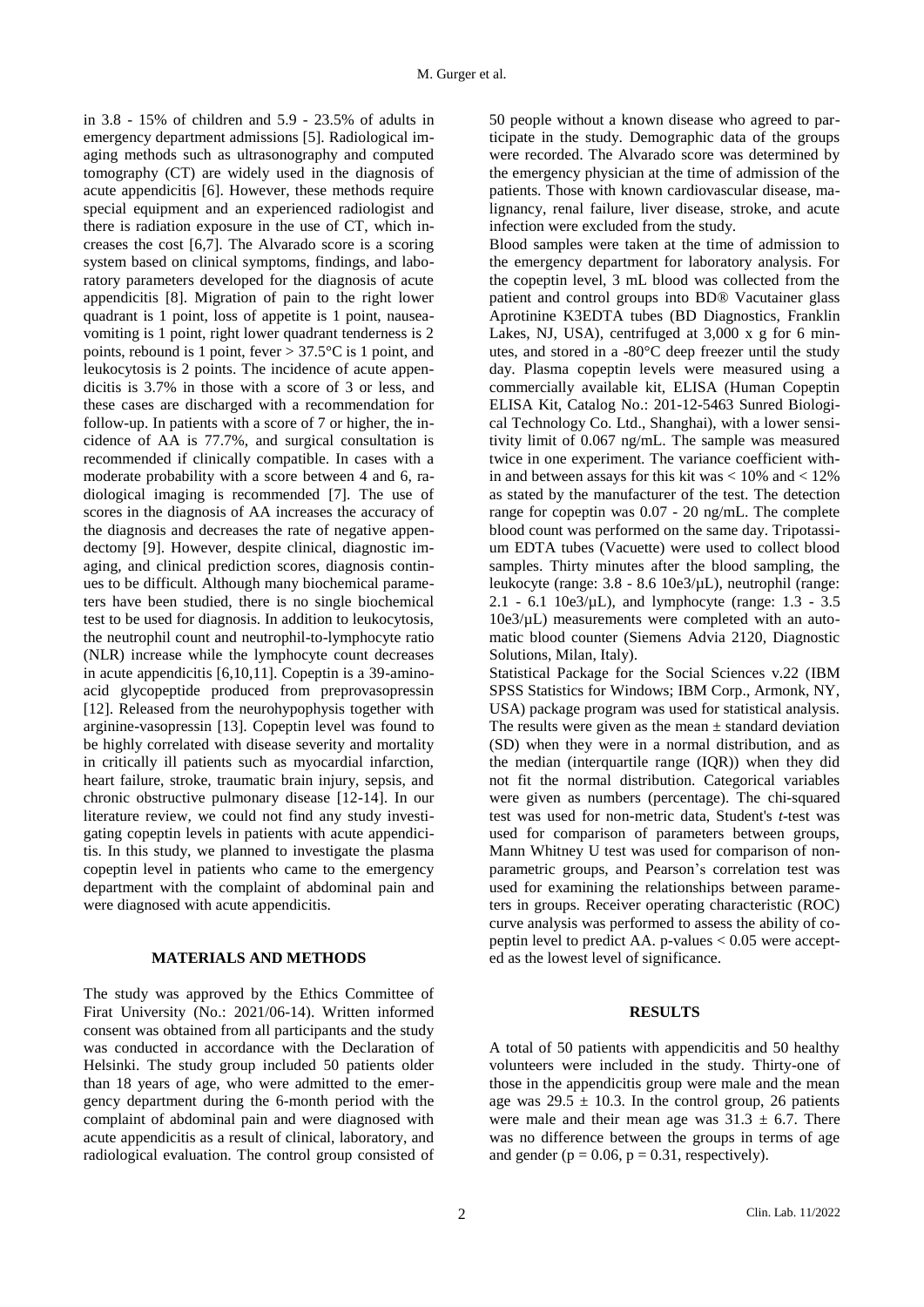| <b>Laboratory values</b>                        | <b>Appendicitis</b><br>$(n = 50)$ | <b>Control</b><br>$(n = 50)$ | p-value |  |
|-------------------------------------------------|-----------------------------------|------------------------------|---------|--|
| Copeptin $\frac{ng}{mL}$<br><b>Median (IOR)</b> | $5.4(4.3 - 7.8)$                  | $2.1(1.7 - 2.6)$             | 0.0001  |  |
| Leukocyte 10e3/µL<br><b>Median (IQR)</b>        | $11.95(9.72 - 13.95)$             | $6.49(5.68 - 7.25)$          | 0.0001  |  |
| Neutrophil 10e3/µL<br><b>Median (IOR)</b>       | $8.79(6.55 - 10.88)$              | $3.58(3 - 4.33)$             | 0.0001  |  |
| Lymphocyte $10e3/\mu L$<br><b>Median (IQR)</b>  | $1.77(1.4 - 2.2)$                 | $2.055(1.64 - 2.35)$         | 0.087   |  |
| <b>NLR</b><br><b>Median (IQR)</b>               | $4.6(3.4 - 7.6)$                  | $1.8(1.5 - 2.3)$             | 0.0001  |  |

#### **Table 1. Laboratory values of appendicitis and control groups.**

**IQR: interquartile range, NLR: neutrophil-to-lymphocyte ratio.**

**Table 2. Optimal cutoff, sensitivity, specificity, and AUC values of copeptin, leukocytes, and NLR.**

|                           | <b>Cutoff</b> | Sensitivity % | <b>Specificity</b> % | $AUC$ (CI 95%)         | p-value |
|---------------------------|---------------|---------------|----------------------|------------------------|---------|
| Copeptin<br>ng/mL         | 3.2           | 96            | 92                   | $0.994(0.984 - 1)$     | 0.0001  |
| Leukocyte<br>$10e3/\mu L$ | 8.6           | 86            | 90                   | $0.954(0.908 - 1)$     | 0.0001  |
| <b>NLR</b>                | 2.8           | 88            | 88                   | $0.931(0.880 - 0.982)$ | 0.0001  |

**AUC: area under the curve, CI: confidence intervals, NLR: neutrophil-to-lymphocyte ratio.**



**Figure 1. Copeptin level box-and-whisker plot of appendicitis and control groups.**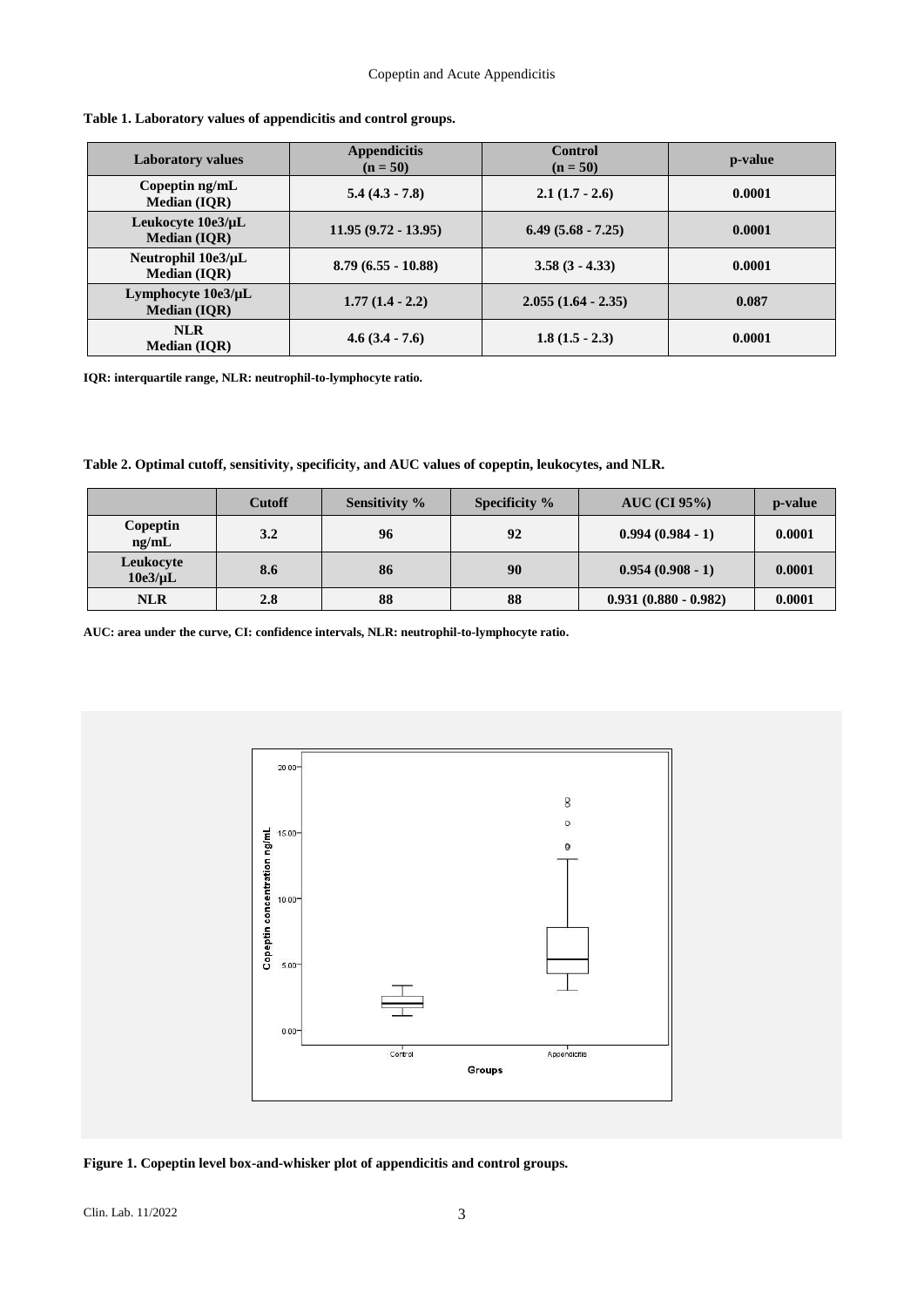

**Figure 2: Evaluation of copeptin, leukocyte, and NLR levels on the ROC curve.**

When the laboratory values of the groups were compared, leukocyte, neutrophil, and NLR were significantly higher in the appendicitis group than in the control group. Similarly, plasma copeptin level was found to be significantly higher in the appendicitis group than in the control group. Figure 1 shows the box-and-whisker plot indicating the plasma copeptin level of appendicitis and control groups. Laboratory values of the groups are given in Table 1.

In receiver operating characteristic curve (ROC) analysis, to predict patients with appendicitis, copeptin had 96% sensitivity and 92% specificity at the optimal cutoff value of 3.2 ng/mL (area under the curve (AUC): 0.994, 95% confidence interval (CI): 0.984 - 1, p < 0.0001)). The sensitivity, specificity, and AUC values of copeptin, leukocytes, and NLR at the optimal cutoff value are shown in Table 2, while the ROC curve of copeptin, leukocytes, and NLR are presented in Figure 2. The mean Alvarado score of the appendicitis group was  $6 \pm 1.3$  (min: 4 - max: 8). There was no significant correlation between plasma copeptin level and Alvarado score ( $r = 1.31$ ,  $p = 0.363$ ). There was no significant difference between plasma copeptin levels of patients with an Alvarado score of 4 - 6 with a moderate probability for AA and patients with an Alvarado score of 7 and above with a high probability for AA ( $p = 0.38$ ).

#### **DISCUSSION**

In this study, we found that copeptin, leukocytes, and NLR were significantly higher in AA patients than in healthy volunteers. Copeptin level was strongly associated with the diagnosis of AA.

Diagnosis of AA can be difficult, and delay in diagnosis and treatment is associated with increased complications and mortality. Therefore, early diagnosis and treatment are important. In addition to clinical and radiological imaging, the search for a simple and accessible biomarker for the diagnosis of appendicitis continues. The complete blood count is one of the most commonly used and easily accessible laboratory tests. Leukocytosis is usually an expected finding in AA patients. Increased leukocyte count is one of the earliest signs of appendiceal inflammation and is associated with increased inflammation [15,16]. In our study, leukocyte count was significantly higher in appendicitis patients compared to the healthy control group. Despite being an important parameter in the diagnosis of AA, the diagnostic value of leukocytosis is variable. Although leukocytosis is observed in most patients with appendicitis, it is not specific and increases with pain in the right lower quadrant, and a normal value does not exclude AA [17,18].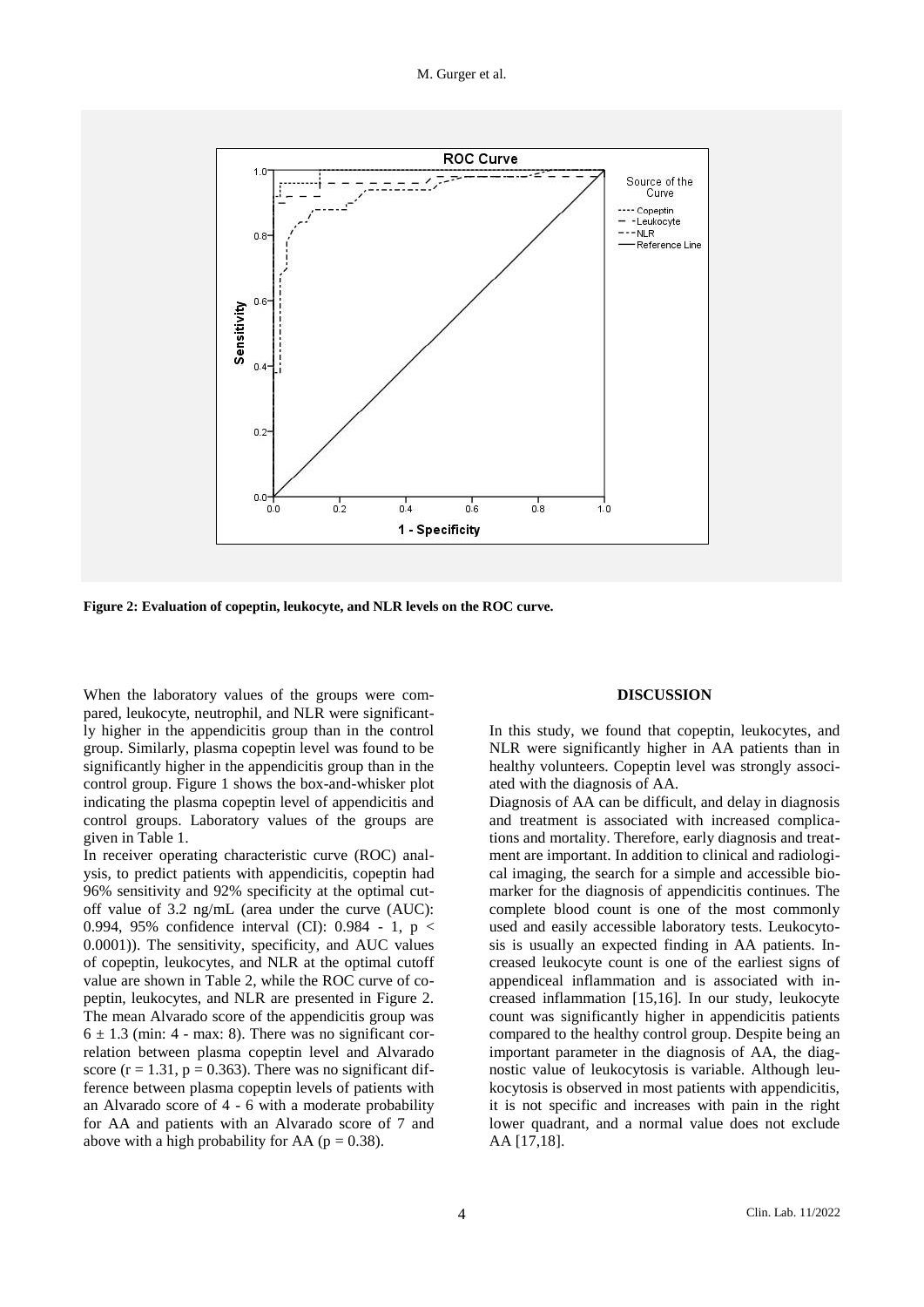NLR is a simple and inexpensive inflammatory marker that can be easily calculated from differential blood count [10,19]. In the case of inflammation, as a component of the cellular response, the neutrophil count and NLR increase while the lymphocyte count decreases [6, 10]. Increasing NLR indicates the severity of the inflammatory response [6]. A relationship has been found between NLR with cardiovascular diseases, malignancies such as colorectal and gastric cancer, chronic inflammatory diseases such as acute cholecystitis, and inflammatory bowel disease, and it has been reported to be a good indicator of inflammation [6,19,20]. Goodman et al. [21] first reported that NLR could be used in the diagnosis of AA, it was a more sensitive parameter than leukocyte, and an NLR of 3.5 would be a sensitive indicator for the diagnosis of AA. In subsequent studies, NLR has been reported to be an important parameter both in the diagnosis of AA and in determining the complications and severity of appendicitis [6,11,15,20, 22]. However, in the literature, different cutoff values of NLR have been given in diagnosing AA and differentiating complicated appendicitis. In our study, we found the sensitivity and specificity of NLR 88% at a cutoff value of 2.8. Hajibandeh et al. [22] reported that the sensitivity of NLR was 88.9% and the specificity was 90.9% at a cutoff value of 4.7 in the diagnosis of AA in their study in which they examined 17 observational studies involving 8,914 patients. In another study conducted with 1,623 patients who underwent appendectomy with the diagnosis of AA, Pereira et al. [23] found the sensitivity of NLR as 70.1% and the specificity as 43.2% at a cutoff value of 2.4 in the diagnosis of AA. They explained the reason why the sensitivity was lower compared to other studies was that the study included only the patients who underwent appendectomy and the patients who received medical treatment were excluded. In their study evaluating 3,392 patients who underwent appendectomy, Sevinç et al. [6] reported the sensitivity of NLR as 81% and specificity as 53% at a cutoff value of 3 in the diagnosis of AA. The diagnostic value of NLR alone in identifying AA patients has been reported to be low [10] and the normal NLR value does not exclude the diagnosis [11].

Copeptin is a peptide that is co-released with vasopressin and its circulating role is not yet fully understood. Since it remains more stable in plasma and serum at room temperature and is easily measured, it is used in routine evaluation instead of vasopressin [13,14]. Copeptin indicates the individual stress level [24], and its level increases in critically ill patients [13,25]. While copeptin level is recommended as a diagnostic biomarker in some diseases such as diabetes insipidus [26] and sepsis [12], it may be a prognostic marker in many diseases such as lower respiratory tract infection, heart failure, stroke, myocardial infarction, septic shock, and traumatic brain injury [13,14]. It has also been shown that plasma copeptin level is associated with the severity and mortality of the disease in critically ill patients hospitalized in the intensive care unit [27]. Similarly,

studies on patients with acute pancreatitis have shown that serum copeptin levels are significantly higher in pancreatitis patients compared to the control group, and high copeptin levels are associated with the severity and mortality [14,25]. Although the level of copeptin has been investigated in many diseases, to the best of our knowledge, there has been no study examining the capacity of copeptin in the diagnosis of acute appendicitis. In our study, we found that the copeptin level was significantly higher in AA patients compared to the healthy control group and was associated with 96% sensitivity and 92% specificity at a cutoff value of 3.2 (AUC: 0.993, 95% CI: 0.984 - 1,  $p < 0.0001$ ). In the diagnosis of AA, its sensitivity was found to be higher than the leukocyte count and NLR.

Limitations: In this study, patients with acute appendicitis were compared with a healthy control group. Since other diseases causing abdominal pain were not included in the study, a comparison with those diseases could not be made. During the study period, complicated appendicitis was detected in only one case and none of the patients developed AA-related mortality. Therefore, the prognostic value of copeptin in AA patients could not be evaluated.

In conclusion, we found that the copeptin level increased significantly in AA patients compared to the healthy control group and predicted the diagnosis of appendicitis. Increased copeptin level may have a potential role in the diagnosis of appendicitis patients.

#### **Declaration of Interest:**

None.

### **References:**

- 1. Korkut M, Bedel C, Karancı Y, Avcı A, Duyan M. Accuracy of Alvarado, Eskelinen, Ohmann, RIPASA and Tzanakis Scores in Diagnosis of Acute Appendicitis; a Cross-sectional Study. Arch Acad Emerg Med 2020;8(1):e20. (PMID: 32259117)
- 2. Soldo I, Biljak VR, Bakula B, Bakula M, Simundic AM. The diagnostic accuracy of clinical and laboratory parameters in the diagnosis of acute appendicitis in the adult emergency department population - a case control pilot study. Biochem Med (Zagreb) 2018;28(3):030712. (PMID: 30429680)
- 3. Gelpke K, Hamminga JTH, van Bastelaar JJ, et al. Reducing the negative appendectomy rate with the laparoscopic appendicitis score; a multicenter prospective cohort and validation study. Int J Surg 2020;79:257-64. (PMID: 32387211)
- 4. Petroianu A. Diagnosis of acute appendicitis. Int J Surg 2012; 10(3):115-9. (PMID: 22349155)
- 5. Mahajan P, Basu T, Pai CW, et al. Factors Associated With Potentially Missed Diagnosis of Appendicitis in the Emergency Department. JAMA Netw Open 2020;3(3):e200612. (PMID: 32150270)
- 6. Sevinç MM, Kınacı E, Çakar E, et al. Diagnostic value of basic laboratory parameters for simple and perforated acute appendicitis: an analysis of 3392 cases. Ulus Travma Acil Cerrahi Derg 2016;22 (2):155-62. (PMID: 27193983)